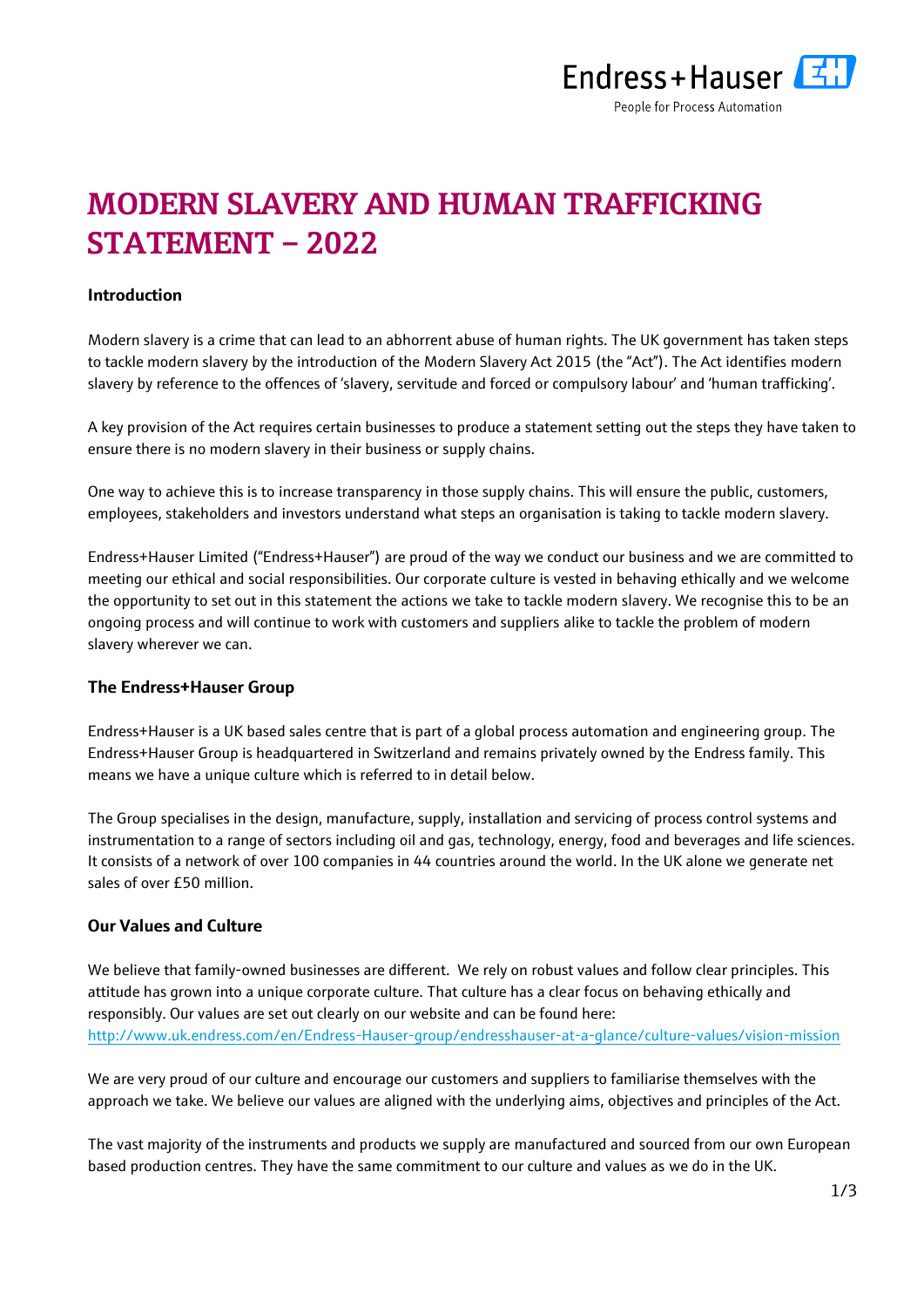

Where we engage with third party suppliers, we expect the same high standards of behaviour from them as we do from ourselves. Before we engage in business with a third party, they must go through a selection process and be accepted as an Approved Supplier, Service Provider and/or Approved Contractor for Endress+Hauser. This gives us comfort that our suppliers meet the standards we expect.

## **The steps we have recently taken to prevent modern slavery within our business and supply chains**

- Our supplier selection process was reviewed considering the Act. Our process now involves making very specific enquires of our suppliers in respect of the ethical standards of behaviour we expect. This process is reviewed periodically to ensure it is robust and fit for purpose.
- Suppliers are specifically asked to confirm that they themselves comply with the Act as do any third parties employed by them to meet our requirements. If they cannot give us that assurance, we will not work with them.
- Our standard contractual terms of purchase and supply have also been reviewed and amended in light of the Act. We have introduced contractual obligations that reflect the requirements of the Act across our suite of standard terms and also ensure they are dealt with in bespoke contractual documents. Again, this is an ongoing process and our terms are reviewed annually.

# **Endress+Hauser Code of Conduct**

- All of our colleagues undertake training on the Endress+Hauser Code of Conduct to ensure understanding of our code across the business, and at all levels. The Code of Conduct was updated and approved by our Executive and Supervisory Board in 2021. It implements a new whistleblowing system where our colleagues can raise any concerns about modern slavery anonymously.
- The Code of Conduct is wide ranging, in relation to Modern Slavery it states the following:
	- We protect our associates from unfair and unethical working conditions.
	- We do not tolerate bonded, forced or child labour or any unsafe working conditions.
	- We ban products and services resulting from bonded, forced or child labour or unsafe working conditions.
	- We make sure that any activities within our sphere of influence do not negatively impact fundamental human rights as set out by the United Nations Universal Declaration of Human Rights, the OECD Guidelines for Multinational Enterprises the core conventions of the labour standards of the International Labour Organization as well as the United Nations Guiding Principles on Business and Human Rights, Sustainability and Environment.

The Code of Conduct forms the basis of our Business Ethics Policy in the UK. A copy can be found on our website here:<https://www.uk.endress.com/en/legal-information-uk/business-ethics-policy-uk>